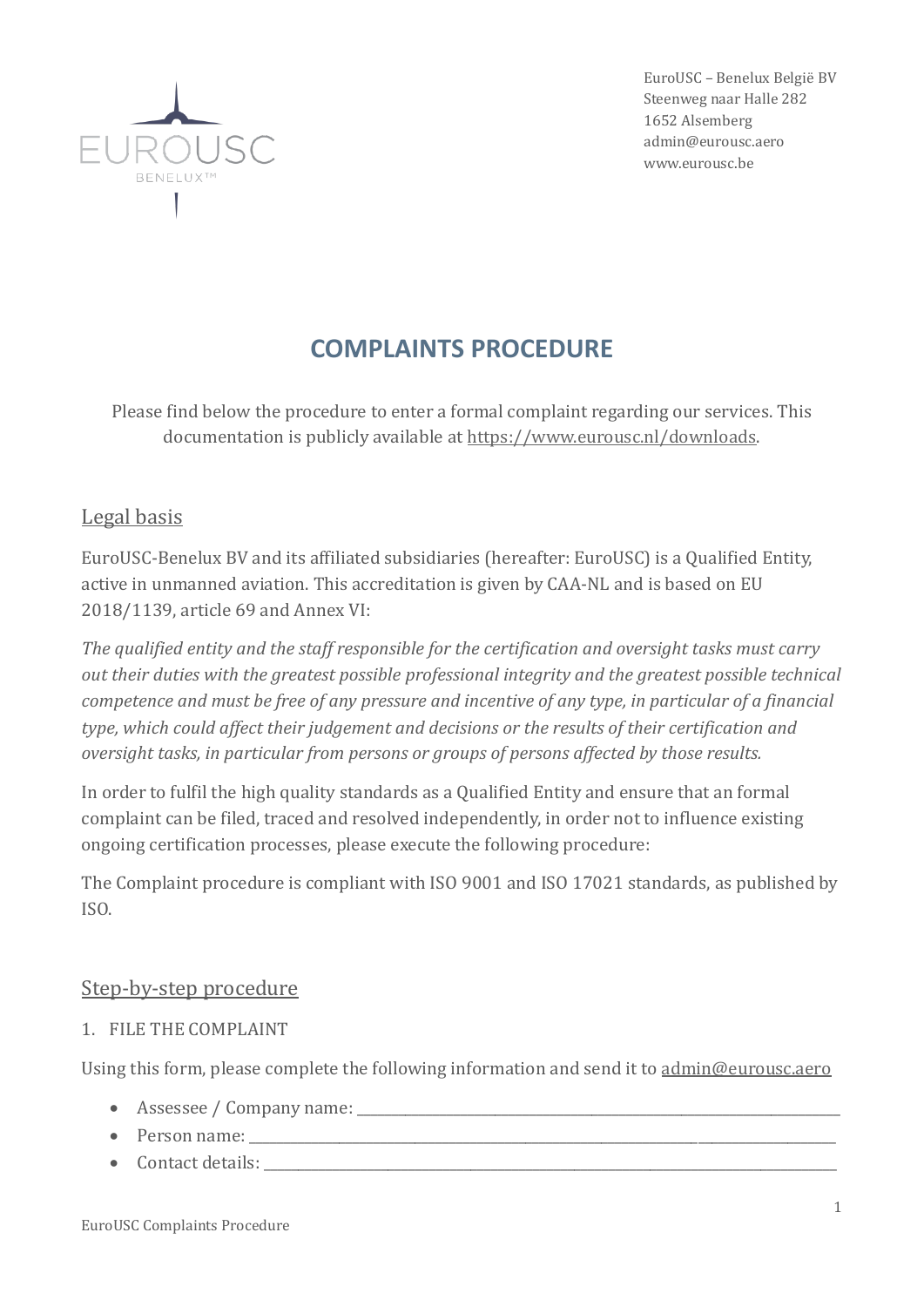- Certification Standard used or Assessment process involved:
- Complaint:



- 2. RECEIPT OF THE COMPLAINT
	- After filing the complaint by e-mail;
	- Automatically, the complaint will be logged in our Customer Relations Management tool and you will receive a notification that it was correctly received.
	- The Office Manager will distribute the complaint to the employee who holds the role as Head of Complaints. This person is never directly involved in the audits or certification process as member of the Audit Team, nor is he/she involved in the Audit Committee.

## 3. COMMUNICATION

- Within two weeks after filing the complaint, the Head of Complaints will give a formal written response. This response will state whether the complaint is considered valid. If the complaint is not considered valid, the complaint procedure is closed and the customer is informed.
- If the Complaint is considered valid, within a month after filing the Complaint, the Head of Complaints will give a formal written response on how to resolve the filed Complaint and measures to solve the Complaint on a structural level, so that is less likely to occur in the future.

#### 4. PRICE

• There is no fee involved in filing complaints. No charges will be made.

#### 5. FOLLOW-UP